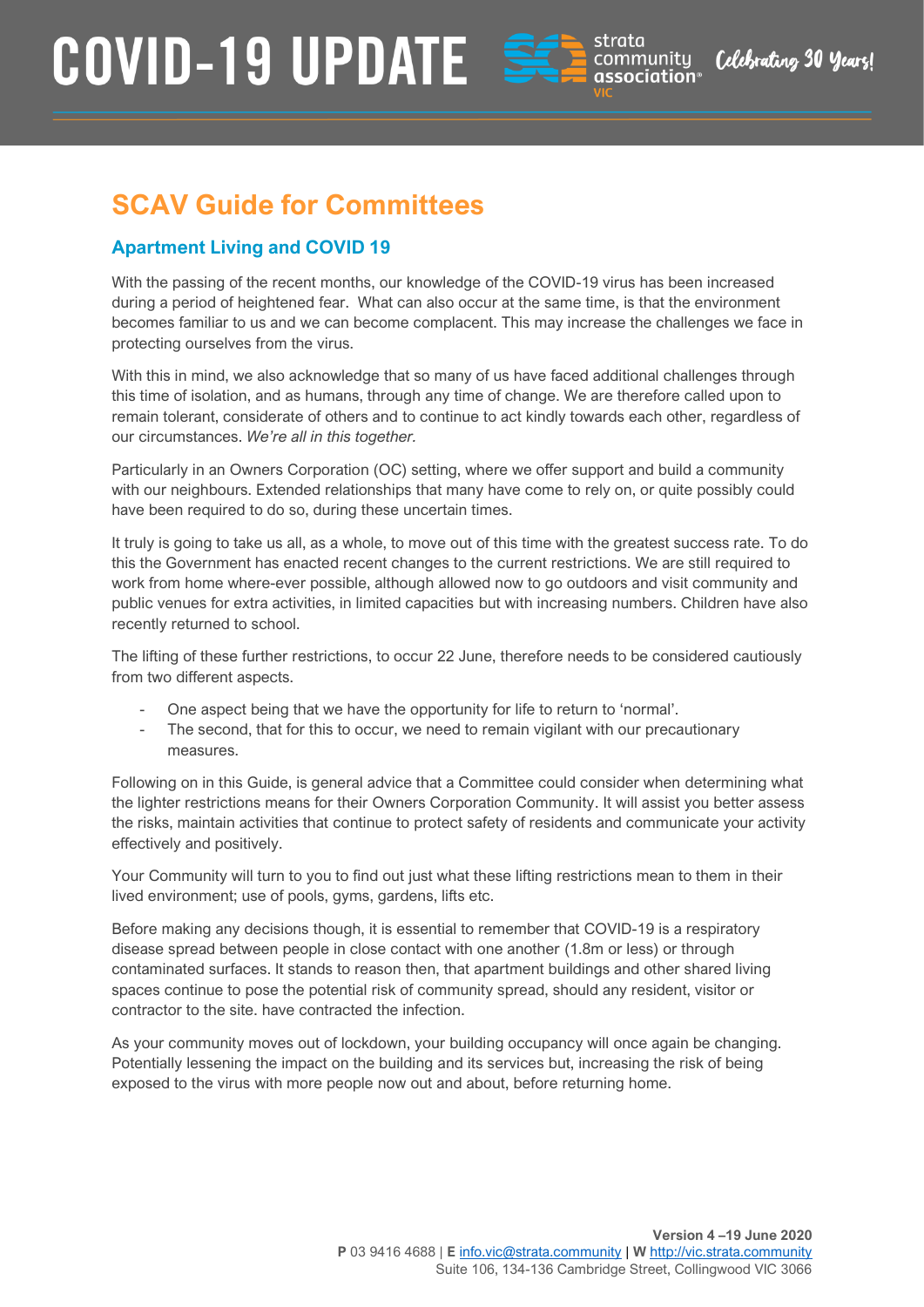

community

association®

Celebrating 30 Years

These circumstances will require the needs of, and risks to, the building and its community to be assessed on an ongoing basis. Particularly before any decisions are made to reduce any services already increased to the building; such as waste management and cleaning.

Remember you have duties under the Occupational Health & Safety Act to employees, contractors and others who are in your care.

Cleaning should increase, or continue at the already increased rate, for all high touch areas.

Physical distancing should also continue to limit the spread through all areas of common property.

Consideration may be given to the right time and best circumstances to re-open access to shared facilities. Committee's are encouraged to make informed decisions, that aim to balance the needs of the community with potential health risks. Aim to remove any liability of the OC and reduce the role the OC may play in increasing risks to its residents, so that we can come through this stage and move back to a healthier new type of normal.

#### **Can we continue to remind residents of the risks?**

Yes definitely, we're not through this yet. In fact advising residents of what the OC is doing to recognise them as part of the Community and what measures can be taken to protect their own health also notifies them of what their fellow residents are doing that protects them.

You may wish to put up posters on the common property, if you haven't already, to encourage and remind residents how to stop the spread of the virus. You can access these via the Department of Health. [Click here for these resources.](https://www.health.gov.au/resources/publications/coronavirus-covid-19-print-ads-simple-steps-to-stop-the-spread)

#### **Can we ask residents to disclose to the OC if they are self-quarantined or infected?**

Remind residents now, for the safety of all, that they notify the Owners Corporation should they be in quarantine. While we would undoubtedly dislike being the one infected, and may feel at this point in time that it is a breach of our own personal privacy, notifying others may enable the support needed while you are unable to leave your apartment, example rubbish removal, delivery of food and goods etc. A cooperative community will also ensure that as a fellow resident, you are notified if someone else in your building has the virus and allow you to take extra precautions. So it works both ways.

More formally we note that Hall residents and their visitors are bound by the Model Rules as well as any Consolidated Rules. The Model Rules provide a duty under 1.1 and 6.1 to not cause a hazard or interfere with quiet enjoyment.

*1.1 Health, safety and security of lot owners, occupiers of lots and others*

*A lot owner or occupier must not use the lot, or permit it to be used, so as to cause a hazard to the health, safety and security of an owner, occupier, or user of another lot.*

*6.1 Behaviour of owners, occupiers and invitees on common property*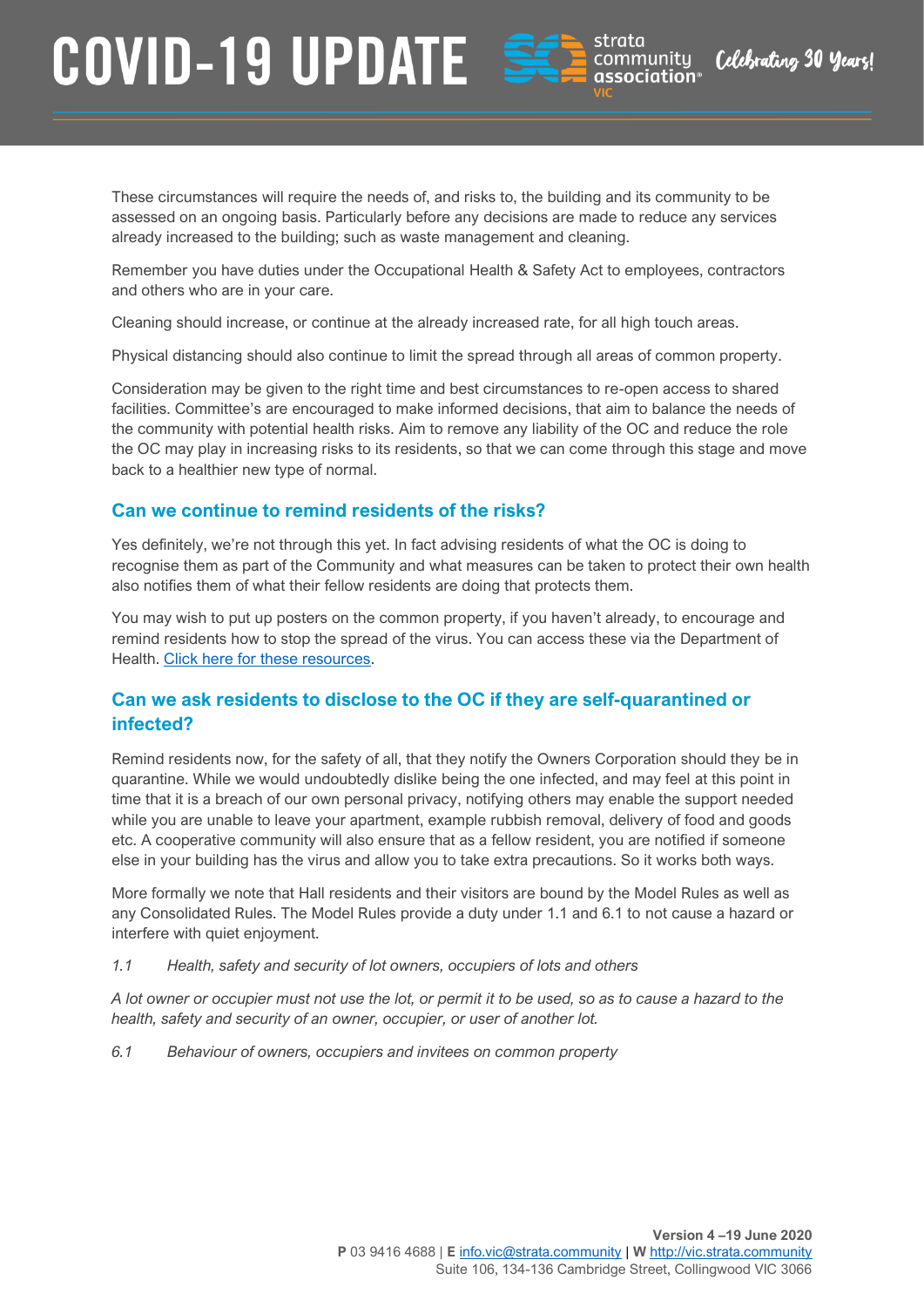

community

association®

Celebrating 30 Years

*An owner or occupier of a lot must take all reasonable steps to ensure that guests of the owner or occupier do not behave in a manner likely to unreasonably interfere with the peaceful enjoyment of any other person entitled to use the common property.*

#### **What should we do if we are advised that someone is self-isolating or has contracted the infection?**

If you are notified or become aware, you must keep the identity and specific location confidential and only disclose to parties that need to know. The parties that need to know are:

- Any contractors who service the site this allows them to increase their own Personal Protective Equipment (PPE) protocols. They only need to know specific details if they are providing a behind the door service.
- The Owners Corporations Manager and Building Manager as applicable They should be advised which apartment it is, in case something needs to be escalated.
- Residents

Place a notice on the bulletin board advising that a case has been reported do not provide private and confidential information. It can be a general notice, confirming the presence of a case and to adhere to published health guidelines.

• Affected Resident Provide details to the resident concerned as to what they must do with respect to delivery, essential visitors, rubbish and any other property restrictions.

#### **What should we do about complaints?**

Enforcing the Rules is a Committee responsibility but during extreme circumstances such as these, where building occupancy will be at maximum and everyone living in close quarters a Committee should act reasonably and consider carefully practical solutions to keep community harmony.

Some Rule enforcement like drying the washing on the balcony, tolerance of "quiet enjoyment" and pets may need to be relaxed. Common sense should be used.

#### **How many people can visit each apartment?**

In line with the easing restrictions as at 22 June, 20 people can visit a home at any one time. This includes the people who live in the apartment.

The Committee may need to assess the frequency of cleaning of high touch areas with the potential for increased visitors to the building and use of lifts, intercoms, entranceways, door handles etc.

In order to manage risk, the Committee may consider additional entry requirements such as a sign in/sign out sheet and a declaration that they have not been in contact with any patrons or cluster sites from associated with COVID19.

#### **How many people can use the lift at any given time?**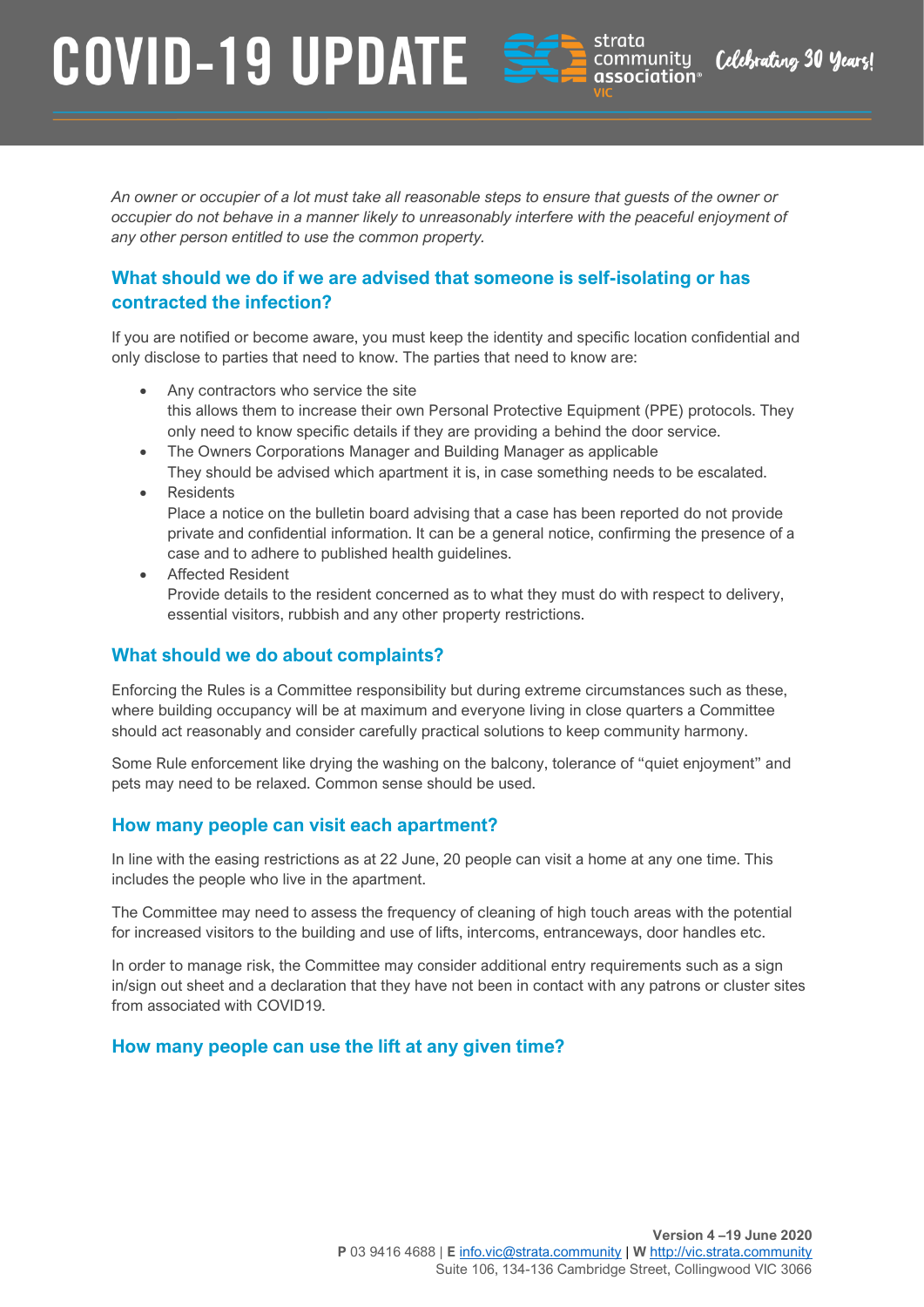

community

association®

Celebrating 30 Years

Recent advice from Work Safe Australia has advised that restrictions may be reduced in the use of lifts in commercial buildings. Safe measures are still required, together with additional precautions and warnings necessary to not only advise users how to minimise risks, but to also ensure any additional risks arising out of its use or alternative ways to access the building, are also addressed. Including ways to deter people congregating outside lifts while waiting, signs for maximum numbers, access to hand sanitiser, potential trip hazards if using stairs, or the ability for those using emergency stairs to be locked in etc.

You can read more on these preventative measures and access instructional signage at [Safe Work](https://www.safeworkaustralia.gov.au/covid-19-information-workplaces/industry-information/office/physical-distancing?tab=tab-toc-employer&utm_source=hs_email&utm_medium=email&utm_content=88209429&_hsenc=p2ANqtz-_tZrgwmTvV4732GIwZ5V2xR6CsdHV88lugOkrKztRiVWdqx9zPAc4lmq0jvyo0m6xKGR1Mph1c6sGoi89IXtIsgwfvPg&_hsmi=88209429#heading--8--tab-toc-lifts)  [Australia.](https://www.safeworkaustralia.gov.au/covid-19-information-workplaces/industry-information/office/physical-distancing?tab=tab-toc-employer&utm_source=hs_email&utm_medium=email&utm_content=88209429&_hsenc=p2ANqtz-_tZrgwmTvV4732GIwZ5V2xR6CsdHV88lugOkrKztRiVWdqx9zPAc4lmq0jvyo0m6xKGR1Mph1c6sGoi89IXtIsgwfvPg&_hsmi=88209429#heading--8--tab-toc-lifts)

With respect to residential premises', there remains a void on clear directives from Government. However, taking guidance from Safe Work Australia it remains prudent to include signs that remind residents to avoid physical contact to reduce the risk of spread as well as, address any potential risks from use of alternative means of access to and from the building.

The Committee can also consider use of hand sanitiser and/or alcohol wipes in these high touch areas.

#### **Can we re-open our shared facilities, pool, spa, gymnasium?**

Once again the directives provided to shared facilities and services offered within residential premises' remains void. It is not evident that the Government's advice that community centres, dining areas or pools may now open to limited numbers, directly relates to the use of the similar facilities within owners corporations.

Keep in mind that facilities accessed by the public are manned, whether it be by direct staff of the facility and/or contracted staff and have strict measures imposed on them during this stage of the restrictions. If an OC should choose to reopen its facilities it will need to consider and put protocols in place to guide its residents on the safe and compliant use at the time; i.e. in line with Government restrictions.

The OC will need to determine:

How it will limit the number in attendance in the area at any given time?

No more than the maximum 20 people permitted by the current restrictions and dependent on the size of the space to allow for 1 person per 4 square metres.

How it will maintain a register of users of the facilities/equipment?

Require all users to register their name, date and time of use.

This will enable the Health Department to notify all users to be notified if someone having contracted the virus can be traced back to having used the facility.

What additional health precautions are to be put into place?

Requiring users to clean hands prior to entry and use of equipment, facilities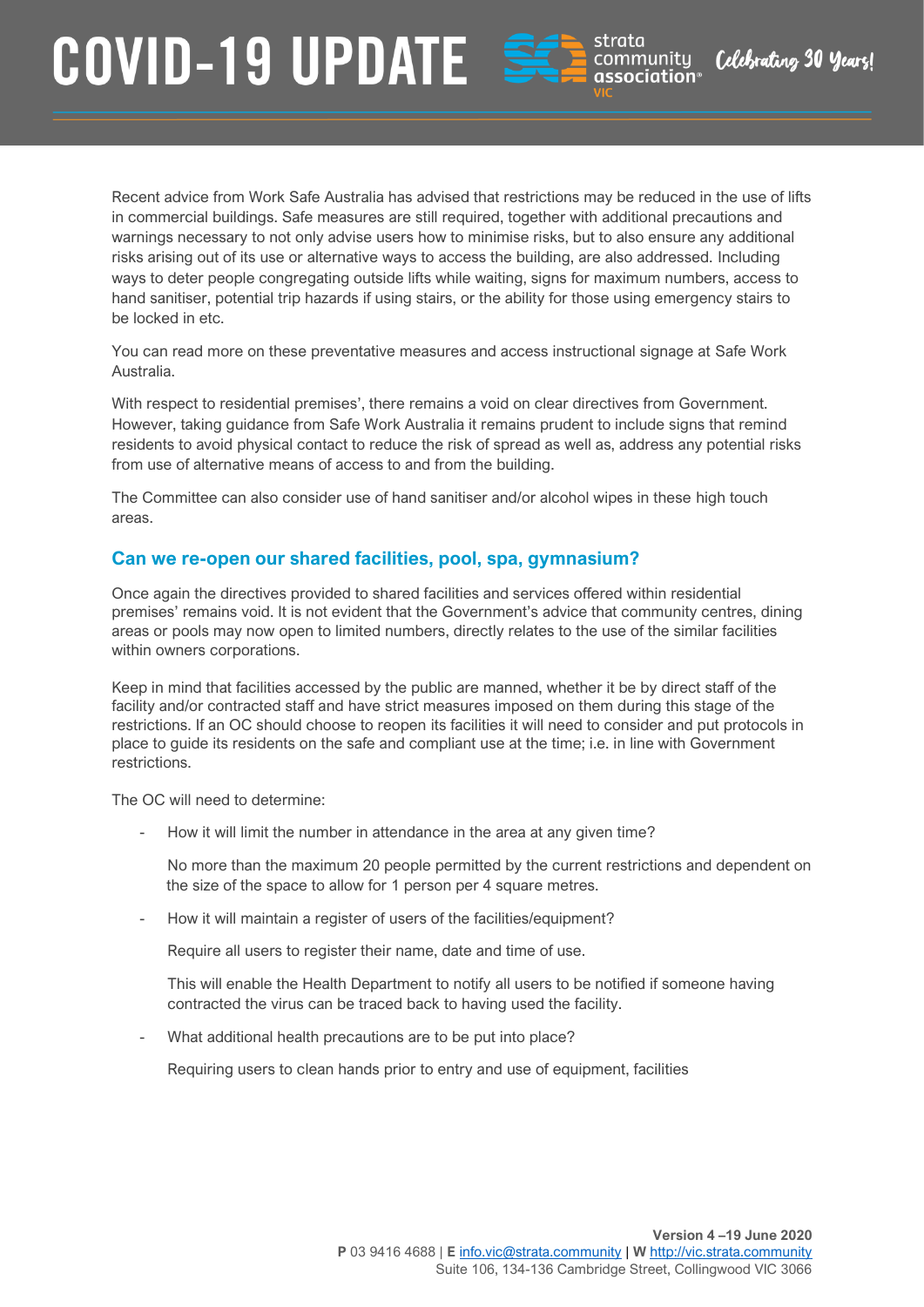

community

association®

Celebrating 30 Years

Requiring users to wipe down of seats, gym equipment etc before and immediately after use

Provision of hand sanitising location and/or alcohol wipes, including the point of entry and at location of register for pen use

- How it will communicate all these requirements and protocols to users

Signs in the area of the shared facility, using both text, images and varying languages

Notice Board bulletins

Correspondence, letter/newsletter to each apartment etc.

What additional measures need to be taken by the OC?

Additional more frequent cleans of shared facilities and services, including toilets within these shared areas.

#### **Can we now use our garden and bbq facilities?**

The Government restrictions now permit gatherings of 20 people outdoors provided you maintain physical distancing by keeping at least 1.5 metres between you and the other person. If re-opening these areas to your residents, you should include protocols that will minimise risks.

Wiping down of any seats and tables before and after use, taking rubbish away. Should a time limit be imposed, or general advice to be considerate of others wanting to use the same space.

If using barbecue facilities the requirements may be more diligent, requiring use of the area to be prebooked or recorded.

When communicating these protocols to the residents, remind them that these measures are to minimise risks and do not remove all risks. Use of the area is at a resident's own discretion and common sense and consideration of all is appreciated.

#### **So, what does this all mean for you as the Committee?**

The Committee is the designated representative of all the owners (and by default residents) that live in your development. You are responsible for the health and safety of your residents on behalf of the OC.

At this stage there remains very little published by the Health Department as to any specific obligations a building owner has when providing shelter to a person with or suspected to have COVID-19. However, the Government continues to maintain containment measures for social distancing as well as for non-essential services, non-essential businesses, venues and activities which impact pools and gyms, as well as cafes and food courts.

SCAV as the peak industry body for the strata industry has consulted with several professional organisations to develop this guide for Committees.

If you have a Building Manager request a copy of their Pandemic Management Plan.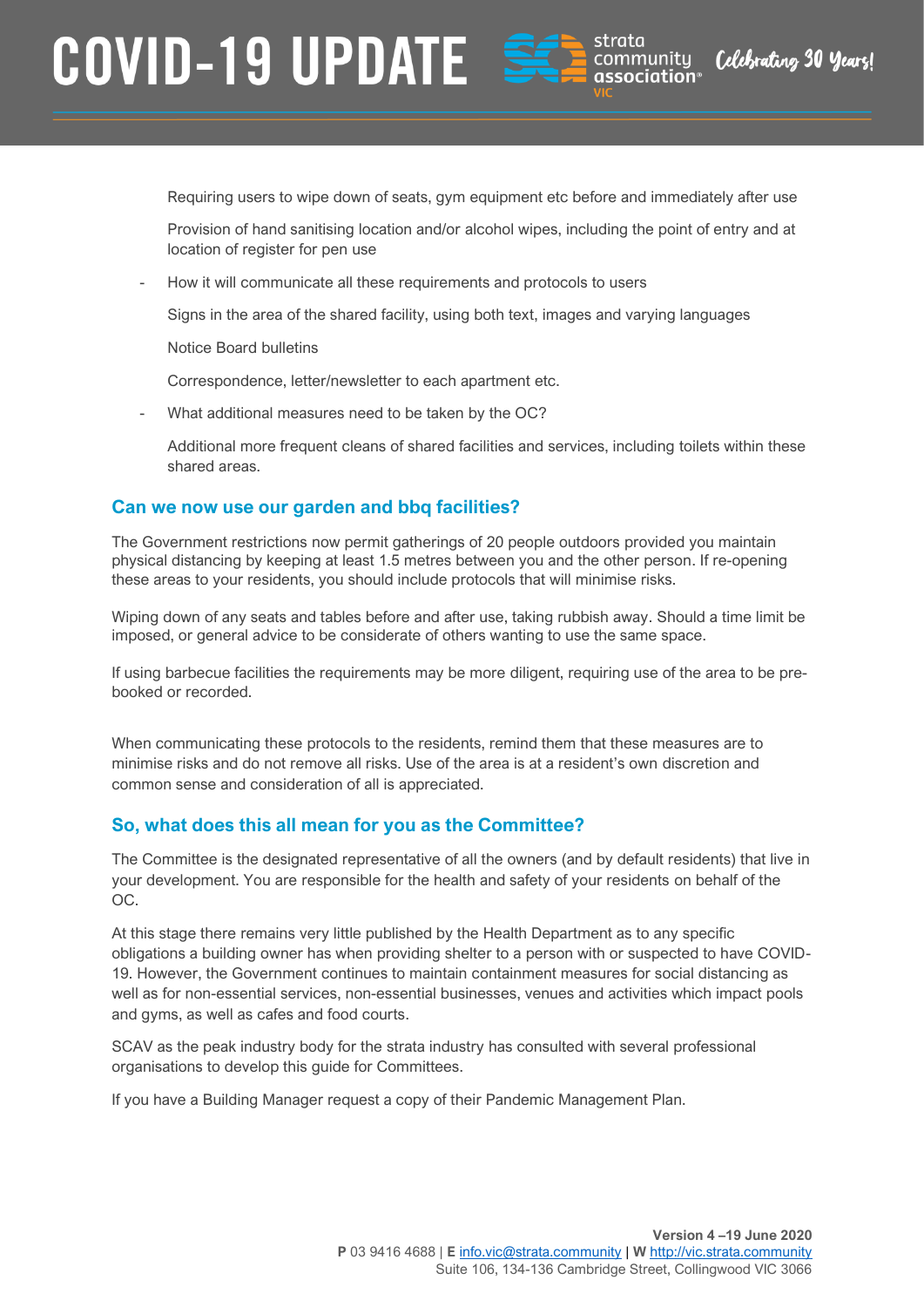

community

association<sup>®</sup>

Celebrating 30 Years!

If you do not have a Building Manager, you will together with your Owners Corporation manager (if applicable), need to develop your own Pandemic Management Plan, if you haven't already. To do this you will need to:

- Map your dependencies to understand where disruptions might impact your development. For example, greater parcel delivery, more visitors and impact of financial reserves.
- Review the preparedness of your critical third parties (Fire, Pool, Cleaning, Waste removal etc.) as these services may continue to be affected.
- Create a communication platform to keep residents informed. This could be as simple as a daily or weekly bulletin in the lobby or using technology platforms.
- Remain responsible for management of contractors visiting the site. You are advised to not directly approach contractors. Contractors will continue to be organised and instructed by your OC Manager via official work orders. It may continue to be necessary to delay nonessential work/activities on-site, however this will be done in consultation with the Committee as and when required.
- List the common areas most at risk for contamination and put in a management strategy for each area. For example, some things to think about are:

| <b>Risk Area</b>             | <b>Risk Control</b>   | <b>Action</b>                                     |
|------------------------------|-----------------------|---------------------------------------------------|
| <b>GYM</b>                   | The gym may now be    | Consider the risks to your OC.                    |
| <b>Surface Contamination</b> | opened in compliance  |                                                   |
| <b>Social Gathering</b>      | with Government       | If they are minimal you will need to              |
|                              | enacted control phase | determine and advise residents of:                |
|                              | protocols.            | the re-opening times                              |
|                              |                       | the need to wipe down equipment                   |
|                              |                       | before and after use                              |
|                              |                       | the limited number of people who may              |
|                              |                       | use this space at any given time (based           |
|                              |                       | on the 1 person per 4square metres.               |
|                              |                       | the need to register their name & phone<br>number |
|                              |                       | how and where these records will be               |
|                              |                       | held to maintain privacy.                         |
|                              |                       | remove contradictory signage and/or               |
|                              |                       | add new signage.                                  |
|                              |                       | additional cleaning requirements                  |
|                              |                       | use of hand sanitisers, wipes etc.                |
|                              |                       |                                                   |
|                              |                       | If you decide to keep the gym closed you          |
|                              |                       | should communicate this advice and address        |
|                              |                       | the following:                                    |
|                              |                       | Continue to restrict access to (lock off) the     |
|                              |                       | gymnasium to residents. Maintain the              |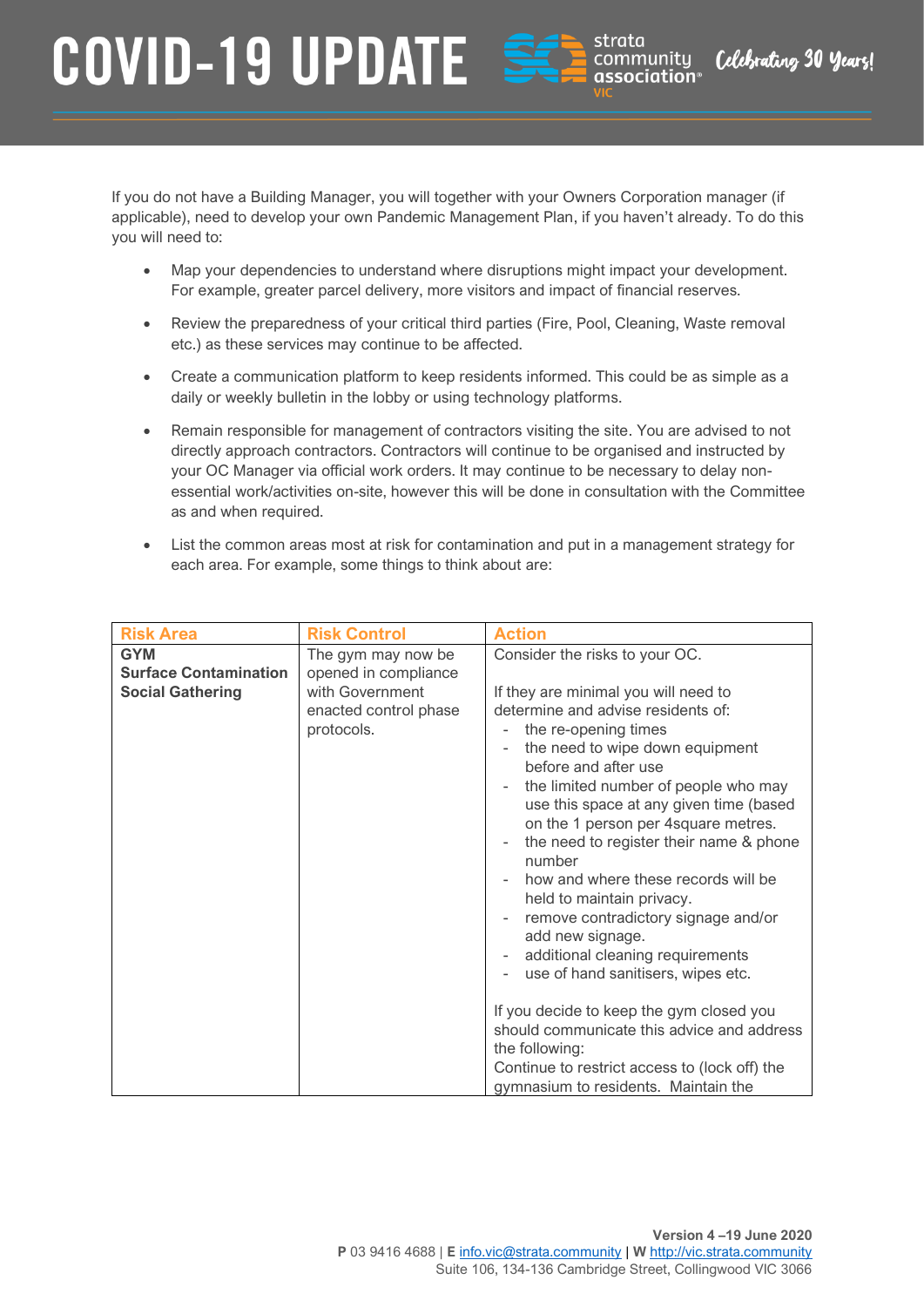

|                                                                                                      |                                                                                         | signage that should already exist advising of<br>the gym closure, thanking residents for their<br>understanding.<br>Notify residents of, and reasons for<br>re-opening and protocols for use of<br>equipment and space or<br>continued closure.                                                                                                                                                                                                                                                                                                                                                                                                                 |
|------------------------------------------------------------------------------------------------------|-----------------------------------------------------------------------------------------|-----------------------------------------------------------------------------------------------------------------------------------------------------------------------------------------------------------------------------------------------------------------------------------------------------------------------------------------------------------------------------------------------------------------------------------------------------------------------------------------------------------------------------------------------------------------------------------------------------------------------------------------------------------------|
| <b>POOL/SPA</b>                                                                                      | The pool/spa/sauna may                                                                  | Consider the risks to your OC.                                                                                                                                                                                                                                                                                                                                                                                                                                                                                                                                                                                                                                  |
| <b>Surface Contamination</b><br><b>Social Gathering</b>                                              | now be re-opened<br>incompliance with<br>Government enacted<br>control phase protocols. | If they are minimal you will need to<br>determine and advise residents of:<br>the re-opening times<br>the need to wipe down benches, seats<br>etc. before and after use<br>the limited number of people who may<br>use this space at any given time (based<br>on the 1 person per 4square metres.<br>the need to register their name & phone<br>number<br>how and where these records will be<br>held to maintain privacy.<br>remove contradictory and/or add new<br>signage.<br>additional cleaning required<br>use of hand sanitisers/wipes etc.<br>If you decide to keep the pool closed you<br>should communicate this advice and address<br>the following: |
|                                                                                                      |                                                                                         | Continue to restrict access to (i.e. lock off)<br>the pool/spa/sauna area to all residents.                                                                                                                                                                                                                                                                                                                                                                                                                                                                                                                                                                     |
|                                                                                                      |                                                                                         | Maintain signs to advise residents of the<br>closure and thank them for their<br>understanding.                                                                                                                                                                                                                                                                                                                                                                                                                                                                                                                                                                 |
|                                                                                                      |                                                                                         | Notify residents of and reasons for<br>re-opening and protocols for permitted<br>use, or<br>continued closure.                                                                                                                                                                                                                                                                                                                                                                                                                                                                                                                                                  |
| <b>BBQ &amp; COMMUNITY</b><br><b>AREA</b><br><b>Surface Contamination</b><br><b>Social Gathering</b> | Shared community<br>areas such as gardens<br>and barbecue areas<br>may now be opened as | Consider increased risks in using these<br>shared areas and increased cleaning<br>protocols.                                                                                                                                                                                                                                                                                                                                                                                                                                                                                                                                                                    |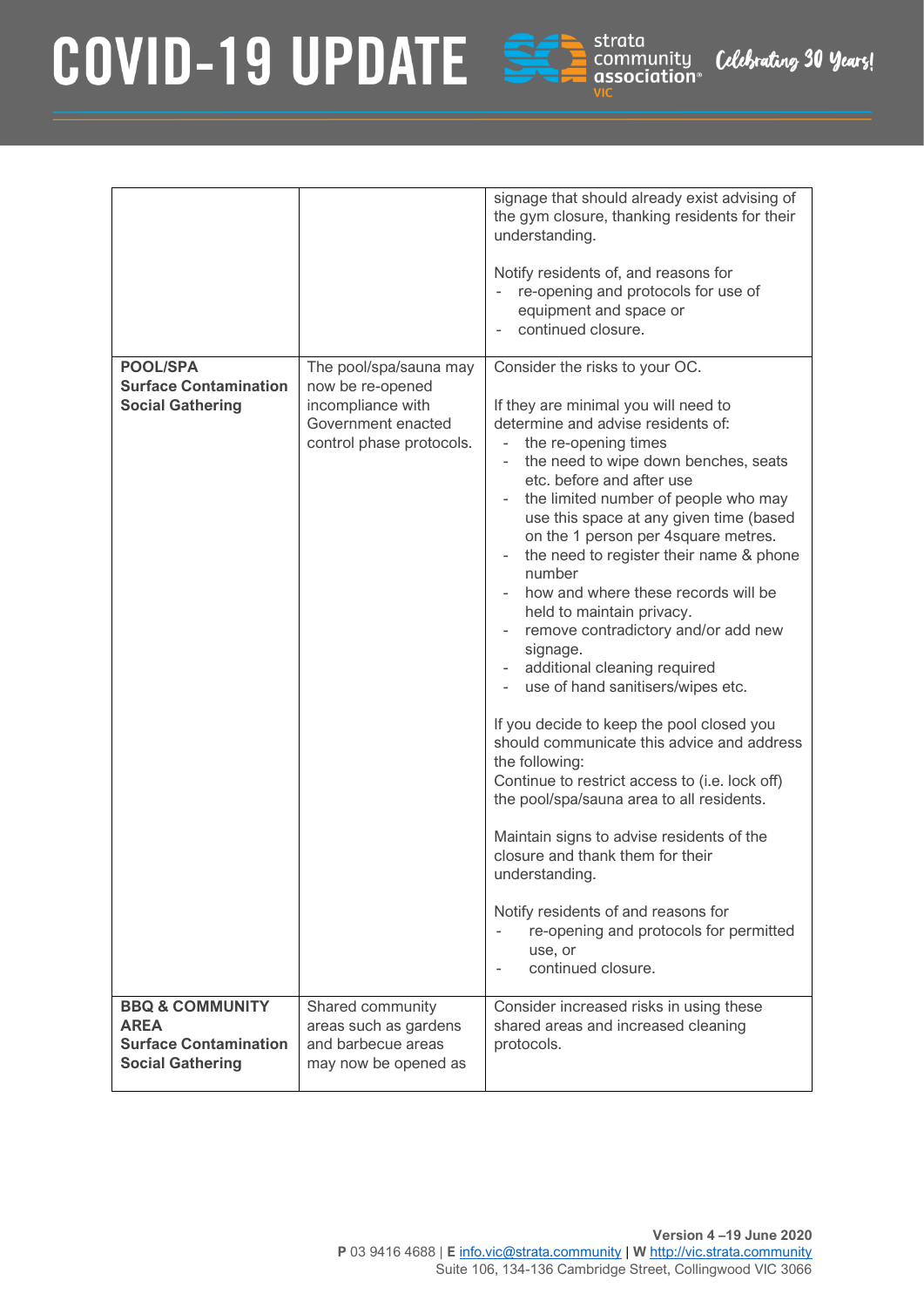

|                                                                                                        | per Government<br>enacted control phase.                                                                                                                                                                                                                                                 | If you decide to permit access to these areas<br>you will need to determine and advise of<br>the need to wipe down benches, seats,<br>facilities etc. before and after use<br>the limited number of people who may<br>use this space at any given time (based<br>on the 1 person per 4square metres.<br>the need to register their name & phone<br>number<br>how and where these records will be<br>held to maintain privacy.<br>removal of any personal rubbish<br>remove contradictory and/or add new<br>signage<br>Remove signs that advise area is out of use if<br>reopening and/or add signage with new<br>requirements. Or if remaining closed<br>maintain signs to advise facility is closed. |
|--------------------------------------------------------------------------------------------------------|------------------------------------------------------------------------------------------------------------------------------------------------------------------------------------------------------------------------------------------------------------------------------------------|-------------------------------------------------------------------------------------------------------------------------------------------------------------------------------------------------------------------------------------------------------------------------------------------------------------------------------------------------------------------------------------------------------------------------------------------------------------------------------------------------------------------------------------------------------------------------------------------------------------------------------------------------------------------------------------------------------|
| <b>SHARED OUTDOOR</b><br><b>GARDEN AREA</b><br><b>Surface Contamination</b><br><b>Social Gathering</b> | Responsibility for users<br>to maintain physical<br>distancing<br>and therefore restriction<br>to the number of<br>residents who may<br>access the area at any<br>one time.<br>Seats and tables posing<br>potential contamination<br>risks.<br>Social gatherings limited<br>to 20 people | Provide a notice to residents that confirms<br>that use of the garden area must comply with<br>current Government restrictions. Being<br>limited to 20 people gathering at any one<br>location. Also that numbers will be limited by<br>the size of the area (accommodating the<br>protocols of physical distancing 1 person per<br>4 square meters).<br>Also remind residents to be mindful of the<br>potential risks of contaminated surfaces and<br>to wipe down before and after use, as well as<br>wear gloves, masks as extra precautions.                                                                                                                                                      |
| <b>TOILET &amp; SHOWERS</b><br><b>Surface Contamination</b><br><b>Social Gathering</b>                 | Consider if these<br>facilities will be opened<br>with increased cleaning<br>schedule in line with<br>Government enacted<br>control phase.                                                                                                                                               | Provide a notice to residents that confirms<br>that use of the communal areas must comply<br>with current Government restrictions.<br>limited to 20 people gathering at any one<br>$\bar{\phantom{a}}$<br>location.<br>numbers will be limited by the size of the<br>area (accommodating the protocols of<br>physical distancing 1 person per 4<br>square meters).<br>remind residents to be mindful of the<br>potential risks of contaminated surfaces                                                                                                                                                                                                                                               |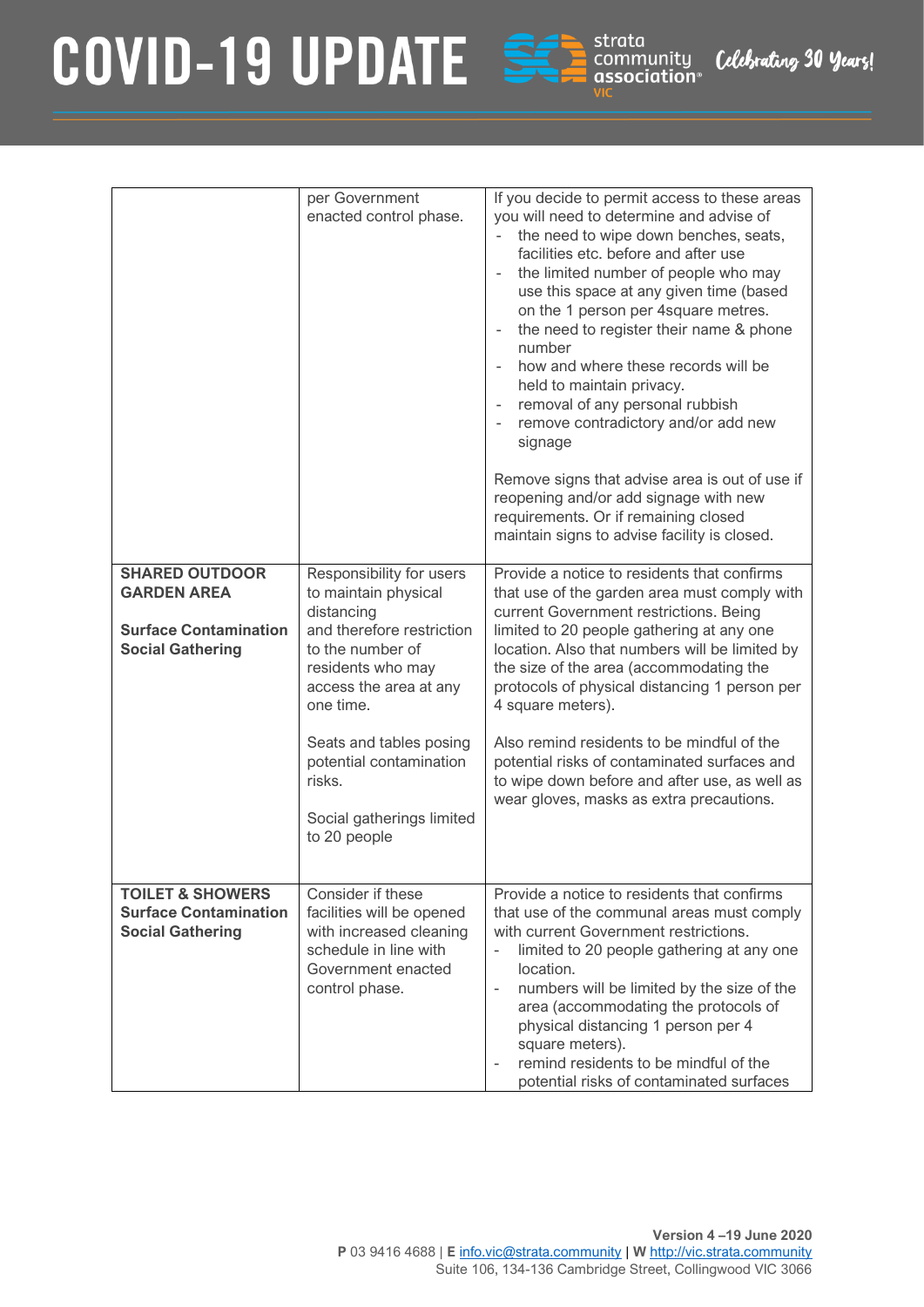

|                                                         |                                 | and to wipe down before and after use,<br>as well as wear gloves, masks as extra<br>precautions.<br>Authorise and arrange additional cleaning<br>regime.                             |
|---------------------------------------------------------|---------------------------------|--------------------------------------------------------------------------------------------------------------------------------------------------------------------------------------|
| <b>LIFT ACCESS</b>                                      | Lifts to remain in              | Consider hand sanitizer in lobby, request for                                                                                                                                        |
| <b>Surface Contamination</b><br><b>Social Gathering</b> | operation with                  | the interest of all that it not be removed.                                                                                                                                          |
|                                                         | Increased cleaning<br>schedule  | Authorise and arrange additional cleaning<br>regime to at least daily or more if high use<br>and/or high risk infection rate.                                                        |
|                                                         | Users exercising                |                                                                                                                                                                                      |
|                                                         | physical distancing             | Encourage residents to implement physical<br>distancing requirements.                                                                                                                |
| <b>INTERCOM SYSTEM</b>                                  | Increase cleaning               | Consider hand sanitizer in lobby, request in                                                                                                                                         |
| <b>Surface Contamination</b><br><b>Social Gathering</b> | schedule                        | interest of all that it not be removed.                                                                                                                                              |
|                                                         | Exercise physical<br>distancing | Recommend gloves be used.                                                                                                                                                            |
|                                                         |                                 | Authorise and arrange additional cleaning<br>regime.                                                                                                                                 |
| <b>WASTE ROOMS and</b><br><b>CHUTES</b>                 | Increase cleaning<br>schedule   | Install signage.                                                                                                                                                                     |
| <b>Surface Contamination</b>                            |                                 | Provide a notice to residents that confirms                                                                                                                                          |
| <b>Social Gathering</b>                                 | Exercise physical<br>distancing | that use of the communal areas must comply<br>with current Government restrictions.<br>- limited to 20 people gathering at any one<br>location.                                      |
|                                                         |                                 | - numbers will be limited by the size of the<br>area (accommodating the protocols of<br>physical distancing 1 person per 4 square<br>meters).                                        |
|                                                         |                                 | - remind residents to be mindful of the<br>potential risks of contaminated surfaces and<br>to wipe down before and after use, as well as<br>wear gloves, masks as extra precautions. |
|                                                         |                                 | Consider hand sanitizer in waste rooms,<br>request for the interest of all that it not be<br>removed.                                                                                |
|                                                         |                                 | Authorise and arrange additional cleaning<br>regime to at least daily or more if high use<br>and/or high risk area.                                                                  |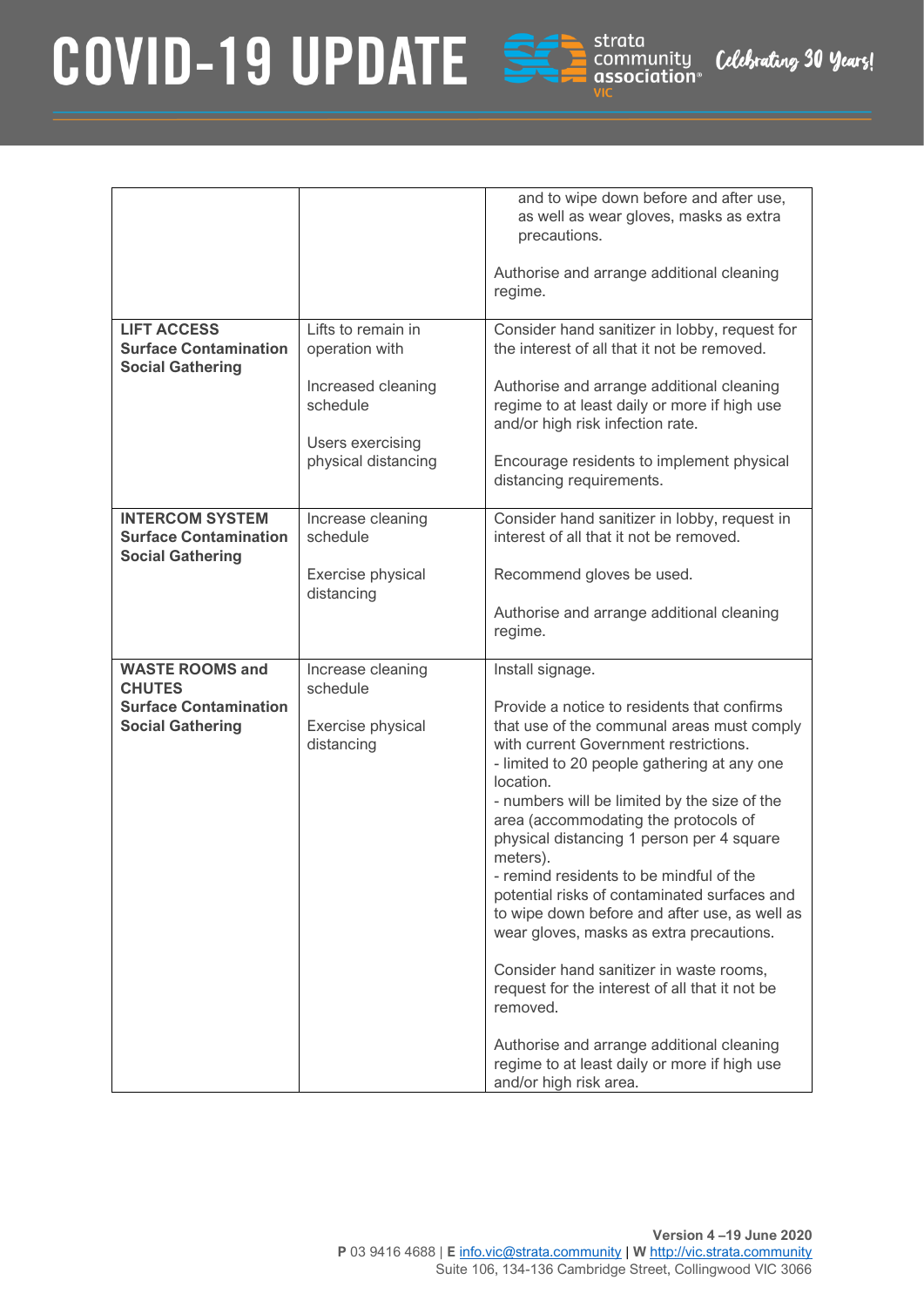

|                                                                                 |                                                                | Encourage and educate as to the correct<br>and efficient management of waste.                                                                                                                                                                                                                                                                                                                                                                                                                                                                                                                                                                                                                                                                                                                                                                                                                                                                                                                                                                            |
|---------------------------------------------------------------------------------|----------------------------------------------------------------|----------------------------------------------------------------------------------------------------------------------------------------------------------------------------------------------------------------------------------------------------------------------------------------------------------------------------------------------------------------------------------------------------------------------------------------------------------------------------------------------------------------------------------------------------------------------------------------------------------------------------------------------------------------------------------------------------------------------------------------------------------------------------------------------------------------------------------------------------------------------------------------------------------------------------------------------------------------------------------------------------------------------------------------------------------|
|                                                                                 |                                                                | Increase waste removal services if necessary<br>to keep up with household waste while<br>building may be in full occupancy.                                                                                                                                                                                                                                                                                                                                                                                                                                                                                                                                                                                                                                                                                                                                                                                                                                                                                                                              |
| <b>LAUNDRY AREAS</b><br><b>Surface Contamination</b><br><b>Social Gathering</b> | Increase cleaning<br>schedule<br>Mandatory hot wash            | Provide a notice to residents that confirms<br>that use of the communal areas must comply<br>with current Government restrictions.<br>limited to 20 people gathering at any one<br>location.<br>numbers will be limited by the size of the<br>area (accommodating the protocols of<br>physical distancing 1 person per 4<br>square meters).<br>remind residents to be mindful of the<br>potential risks of contaminated surfaces<br>and to wipe down before and after use,<br>as well as wear gloves, masks as extra<br>precautions.<br>Maintain signs to wash their hands before<br>and after using laundry facilities, to use<br>detergent and hot water wash and<br>recommend using the dryer to finish.<br>Consider hand sanitizer in room, request for<br>the interest of all that it not be removed.<br>Authorise and arrange additional cleaning<br>regime to at least daily or more if high use<br>and/or high infection rate<br>A booking system could be implemented to<br>regulate numbers and maintain a record of<br>use of the facilities. |
| <b>FRONT DOOR</b><br><b>Surface Contamination</b><br><b>Social Gathering</b>    | Increase cleaning<br>schedule<br>Exercise social<br>distancing | Authorise and arrange increased cleaning<br>regime; to at least daily or more if high use<br>and/or high infection rate.<br>Encourage residents to implement physical<br>distancing requirements.                                                                                                                                                                                                                                                                                                                                                                                                                                                                                                                                                                                                                                                                                                                                                                                                                                                        |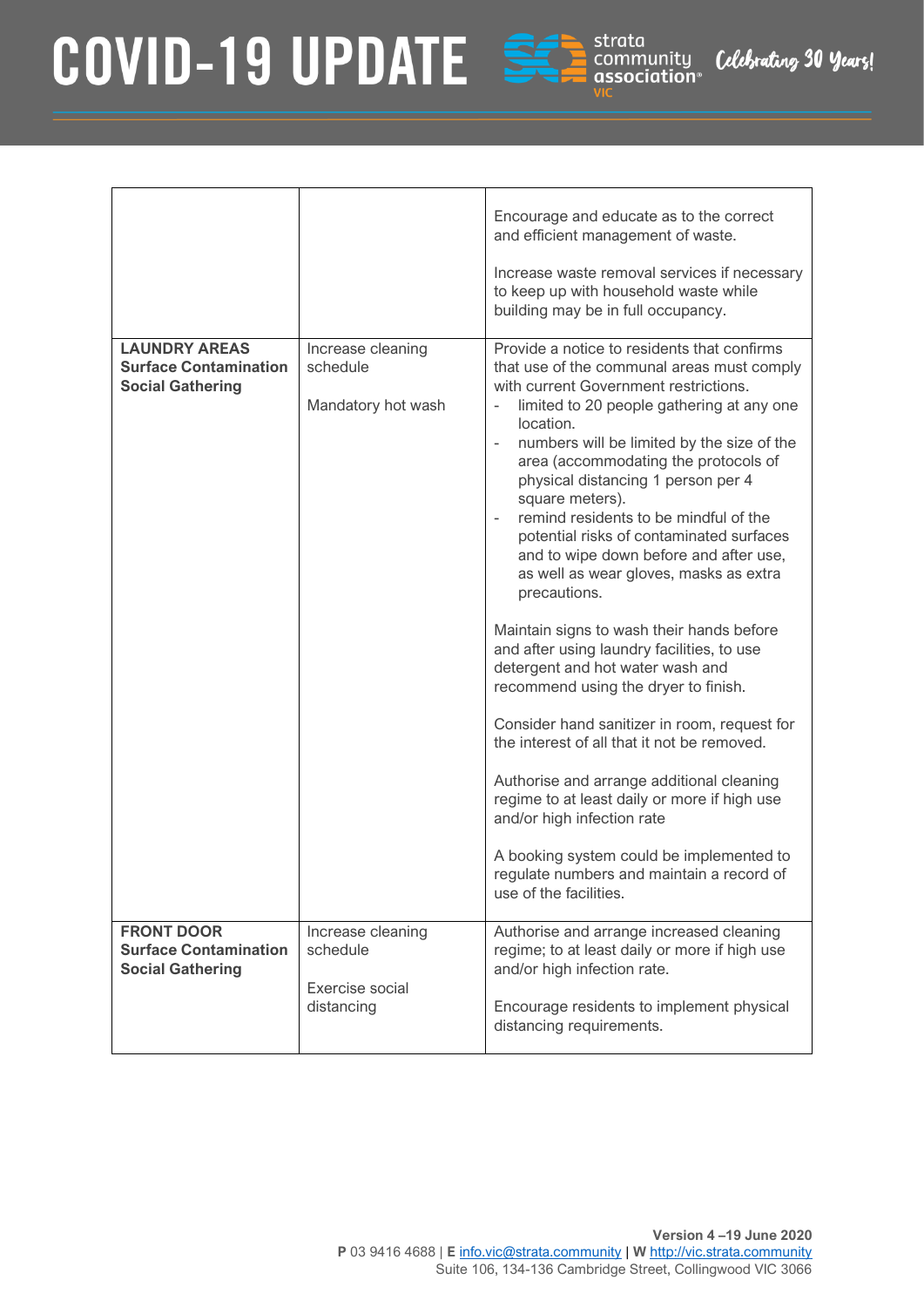

| <b>DOOR HANDLES</b><br><b>Surface Contamination</b>                           | Increase cleaning<br>schedule                                                                         | Authorise and arrange additional cleaning to<br>at least daily or more if a high use area with<br>increased risk of infection rate.                                                                                                                                                                                                                                                                                                                                                                                                                                                            |
|-------------------------------------------------------------------------------|-------------------------------------------------------------------------------------------------------|------------------------------------------------------------------------------------------------------------------------------------------------------------------------------------------------------------------------------------------------------------------------------------------------------------------------------------------------------------------------------------------------------------------------------------------------------------------------------------------------------------------------------------------------------------------------------------------------|
| <b>VENTILATION/AIR</b><br><b>CONDITIONING</b><br><b>Airborne contaminants</b> | Check if HEPA filters,<br>consider upgrade if not                                                     | Review ventilation rates - increase fresh air<br>rates if possible.                                                                                                                                                                                                                                                                                                                                                                                                                                                                                                                            |
| <b>COMMITTEE</b><br><b>MEETINGS</b><br><b>Surface contaminants</b>            | Continue to postpone<br>face-to-face committee<br>meetings.                                           | Committee to comply with current<br>Government restrictions.<br>limited to 20 people gathering at any one<br>$\overline{a}$<br>location.                                                                                                                                                                                                                                                                                                                                                                                                                                                       |
| <b>Social Gathering</b>                                                       | Consider alternative<br>means of<br>communicating to make<br>decisions.                               | numbers will be limited by the size of the<br>area (accommodating the protocols of<br>physical distancing 1 person per 4<br>square meters).<br>remind residents to be mindful of the<br>÷,<br>potential risks of contaminated surfaces<br>and to wipe down before and after use,<br>as well as wear gloves, masks as extra<br>precautions.<br>Notify Committee members of the protocols<br>established and request they comply.<br>Consider alternative meeting solutions like<br>Skype, ZOOM or telephone for discussion<br>then use email ballots to capture decisions<br>and create record. |
| <b>GENERAL MEETINGS</b>                                                       |                                                                                                       | Meetings to comply with current                                                                                                                                                                                                                                                                                                                                                                                                                                                                                                                                                                |
| <b>Surface contaminants</b><br><b>Social Gathering</b>                        | Consider alternative<br>means of<br>communication and<br>decision making. Hold<br>meetings virtually. | Government restrictions.<br>limited to 20 people gathering at any one<br>location.<br>numbers will be limited by the size of the<br>$\qquad \qquad -$<br>area (accommodating the protocols of<br>physical distancing 1 person per 4<br>square meters).<br>the need to register their name & phone<br>number<br>remind residents to be mindful of the<br>÷,<br>potential risks of contaminated surfaces<br>and to wipe down before and after use,<br>as well as wear gloves, masks as extra<br>precautions.                                                                                     |
|                                                                               |                                                                                                       | Notify all lot owners of protocols established<br>and request they comply.                                                                                                                                                                                                                                                                                                                                                                                                                                                                                                                     |